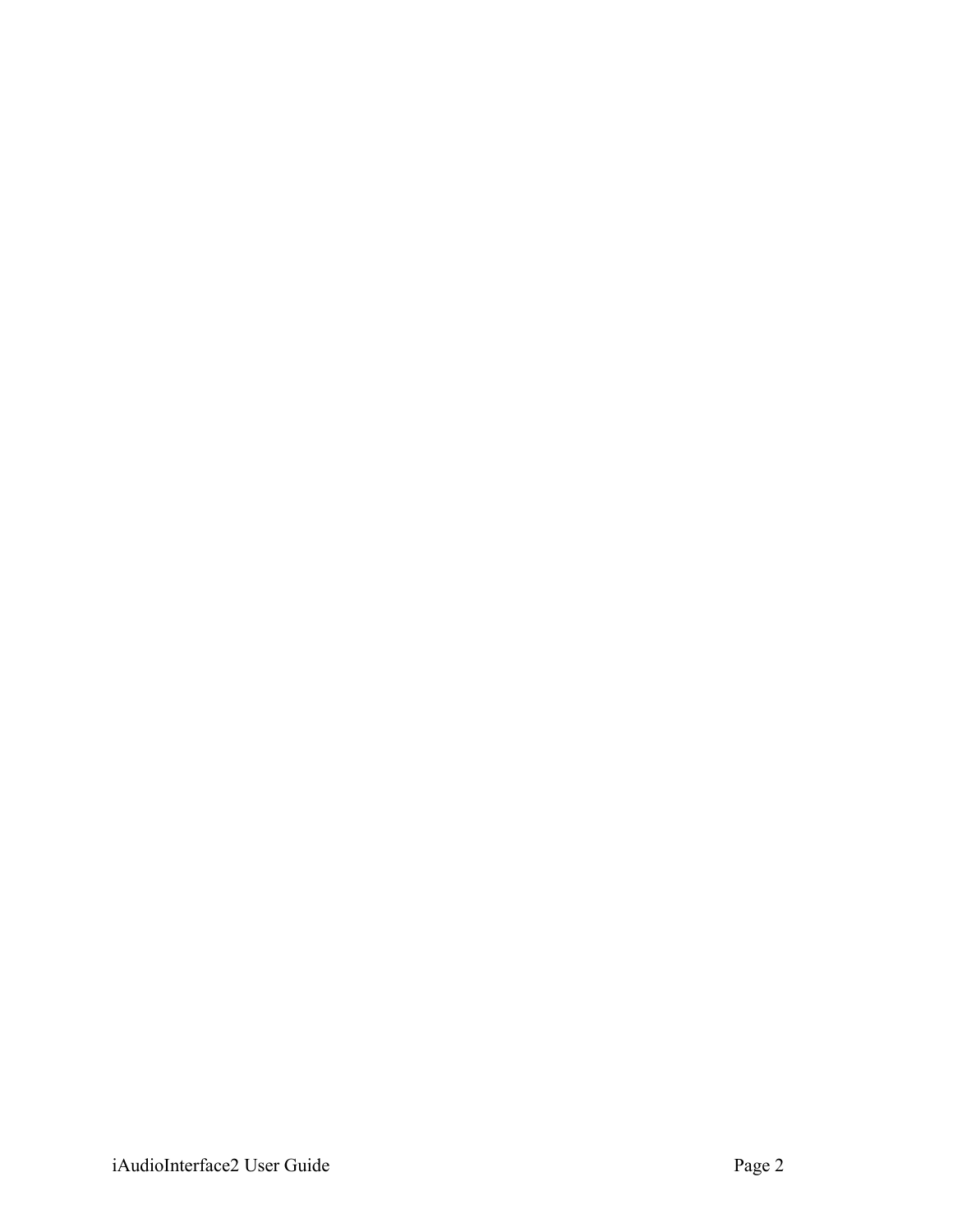Studio Six Digital LLC reserves the right to make changes in specifications and other information contained in this publication without prior notice, and the reader should in all cases consult Studio Six Digital LLC to determine whether any such changes have been made. This manual may not be reproduced, and is intended for the exclusive use of Studio Six Digital LLC users.

The terms and conditions governing the sale and use of the iAudioInterface2 consist solely of those set forth in the written contracts between Studio Six Digital LLC and its customers. No statement contained in this publication, including statements regarding capacity, suitability for use, or performance of products, shall be considered a warranty by Studio Six Digital LLC for any purpose or give rise to any liability of Studio Six Digital LLC.

In no event will Studio Six Digital LLC be liable for any incidental, indirect, special, or consequential damages (including lost profits) arising out of or relating to this publication or the information contained in it, even if Studio Six Digital LLC has been advised, knew, or should have known of the possibility of such damages.

The iAudioInterface2 described in this document is copyrighted and is confidential information and a proprietary product of Studio Six Digital LLC. The copyright laws prohibit the copying of this manual or any of the support software programs without the written consent of Studio Six Digital LLC, except in the normal use of the product, or to make a backup copy. This exception does not allow a copy to be made for others. Copying, under the law, includes translating into another language or format.

(c) Copyright 2011 All Rights Reserved **Studio Six Digital LLC Boulder, CO USA www.StudioSixDigital.com**

All rights reserved. Printed in USA Revised: February 2, 2012

General Notice: some of the product names used herein have been used for identification purposes only and may be trademarks of their respective companies.

iAudioInterface2 is a trademark of Studio Six Digital LLC.

iPad, iPhone, iPod, iPod classic, iPod nano, iPod shuffle, and iPod touch are trademarks of Apple Inc., registered in the U.S. and other countries.

"Made for iPod," "Made for iPhone," and "Made for iPad" mean that an electronic accessory has been designed to connect specifically to iPod, iPhone, or iPad, respectively, and has been certified by the developer to meet Apple performance standards. Apple is not responsible for the operation of this device or its compliance with safety and regulatory standards. Please note that the use of this accessory with iPod, iPhone, or iPad may affect wireless performance.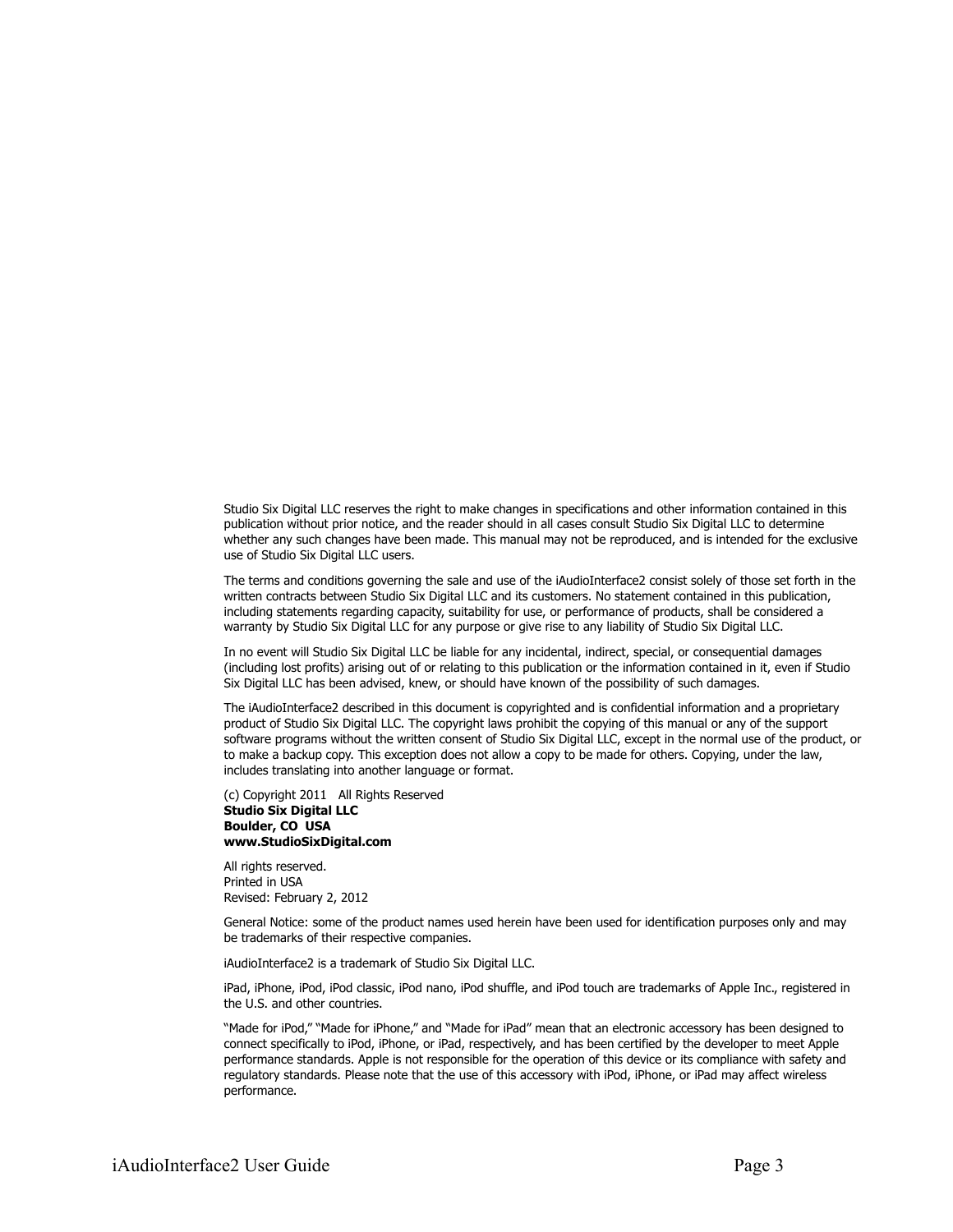# **Quick Start**

iAudioInterface2 (iAI2) is a combination audio line input, line output, digital optical output, headphone amp, and microphone input accessory for iPhone® 4, iPod touch® 4, and iPad®. It connects to the attached iOS device using a digital audio link for lowest noise and highest quality audio.

#### *Hardware Requirements*

iAudioInterface2 is designed to work with iPod touch® 4, iPhone® 4, or iPad® running OS 3.0 or later.

### *App Compatibility*

iAudioInterface2 is compatible with AudioTools, and many iOS Apps which play, record, or process audio. While we have tested iAI2 with many Apps and found that it works with many (including Apple's GarageBand), we do not guarantee compatibility with all Apple or 3rd party Apps. In particular, the phone App on iPhone does not use dock connector audio, and will not work with iAI2.

#### *Installation and Setup*

To install iAudioInterface2, plug it into the dock connector of any compatible iOS device. Hold the plug parallel to the connector, since plugging in at an angle may cause the device to not recognize iAudioInterface2. Make sure that you hear both latches click so that you know you have a firm connection. Some third-party plastic outer cases have smaller openings for dock connector cables, so make sure that the case does not interfere with the iAudioInterface2 connector, and that the connector is making solid contact with the dock connector.

Note that it takes approximately 3 seconds for iAudioInterface2 to be recognized by your iOS device. So, if you plug iAI2 in while AudioTools is running, wait for the confirmation box before trying to use it.

Note that it is possible for the iOS device to find the accessory, but iAudioInterface2 not be fully functional if the connector is not fully seated or was plugged in at an angle.

### *Battery Charging and Power*

iAudioInterface2 always runs off its own battery, or the external power supply, if plugged into it. It draws no power from your iOS device. Run time is 3-5 hours, depending on usage.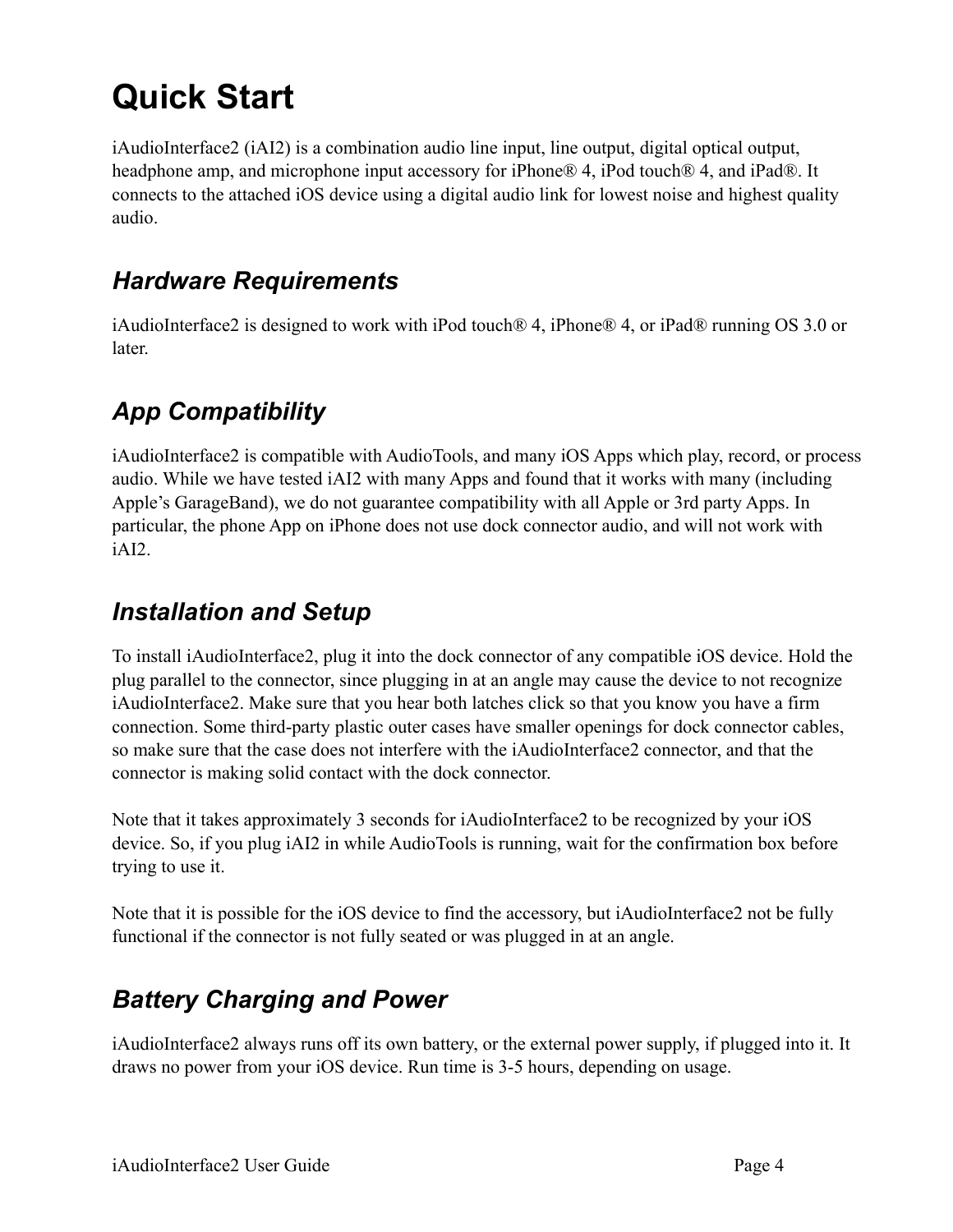Your iOS device always runs off its own internal battery, unless iAI2 is connected and an external power supply is plugged into iAI2. In that case, your iOS device will be powered from the external power supply, and the iOS device internal battery will be charging.

See the power / charging section of this manual for more information.

#### *App Installation*

If you do not have the AudioTools App installed, when you connect iAudioInterface2 to your device a prompt will appear, and you will be asked if you want to install AudioTools. This behavior is normal and is a feature of iOS. Although AudioTools is not required to use iAudioInterface2, it is recommended so that you can take advantage of all of its features.

#### *Calibration*

You can use iAudioInterface2 right out of the box, but for more accurate results see our calibration section below for information on how to calibrate your iAudioInterface2.

### *Default Configuration*

As shipped, iAudioInterface2 is in the following configuration, which is used in Apps other than AudioTools:

- Mono Line Input, microphone input enabled, phantom power off, 0 dB gain
- Line input gain range -70dBu to +8dBu
- Stereo (headphone) output
- Output level control enabled

These settings can be changed in the AudioTools App, see below for more information.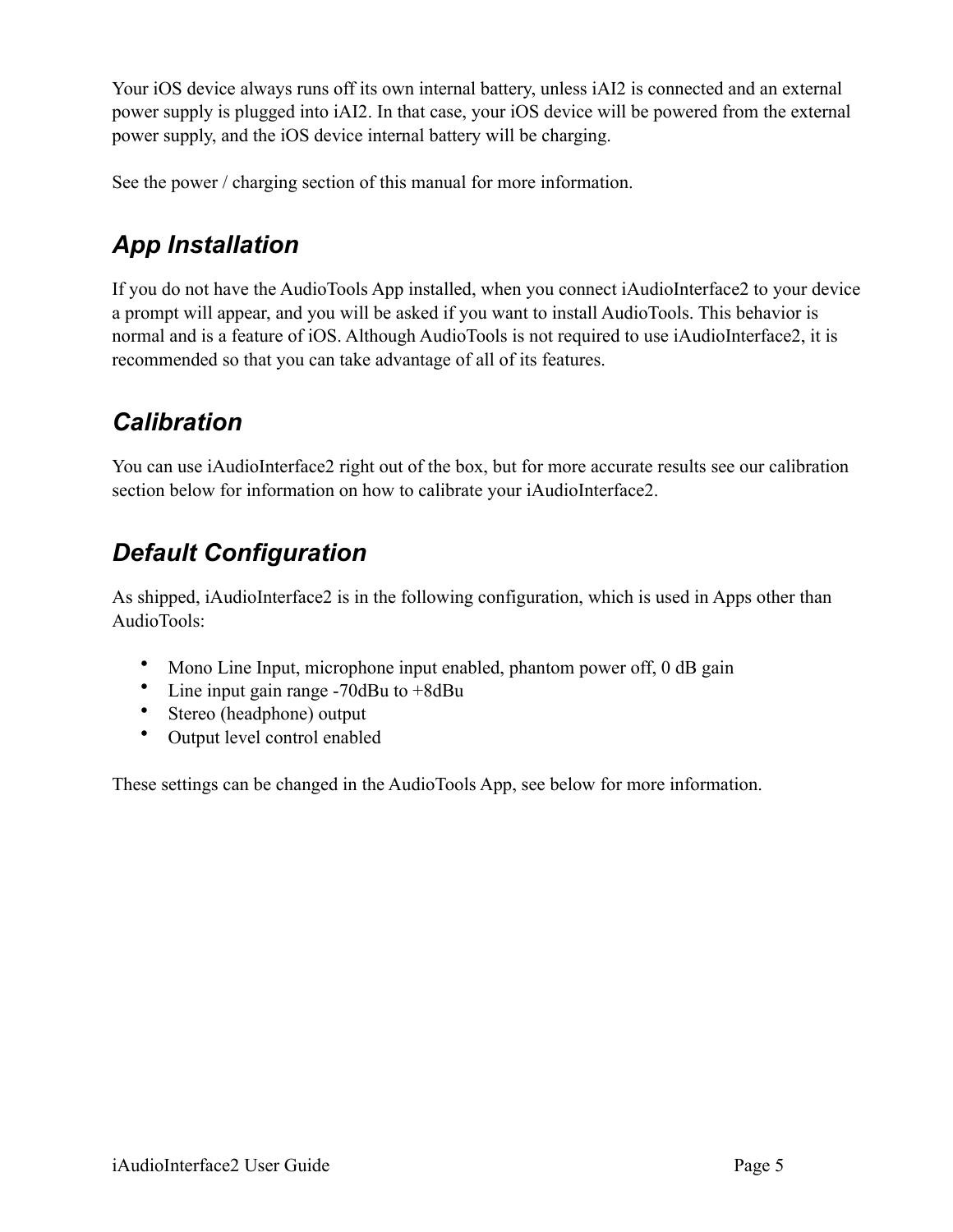## **Block Diagram**



#### **Legend**

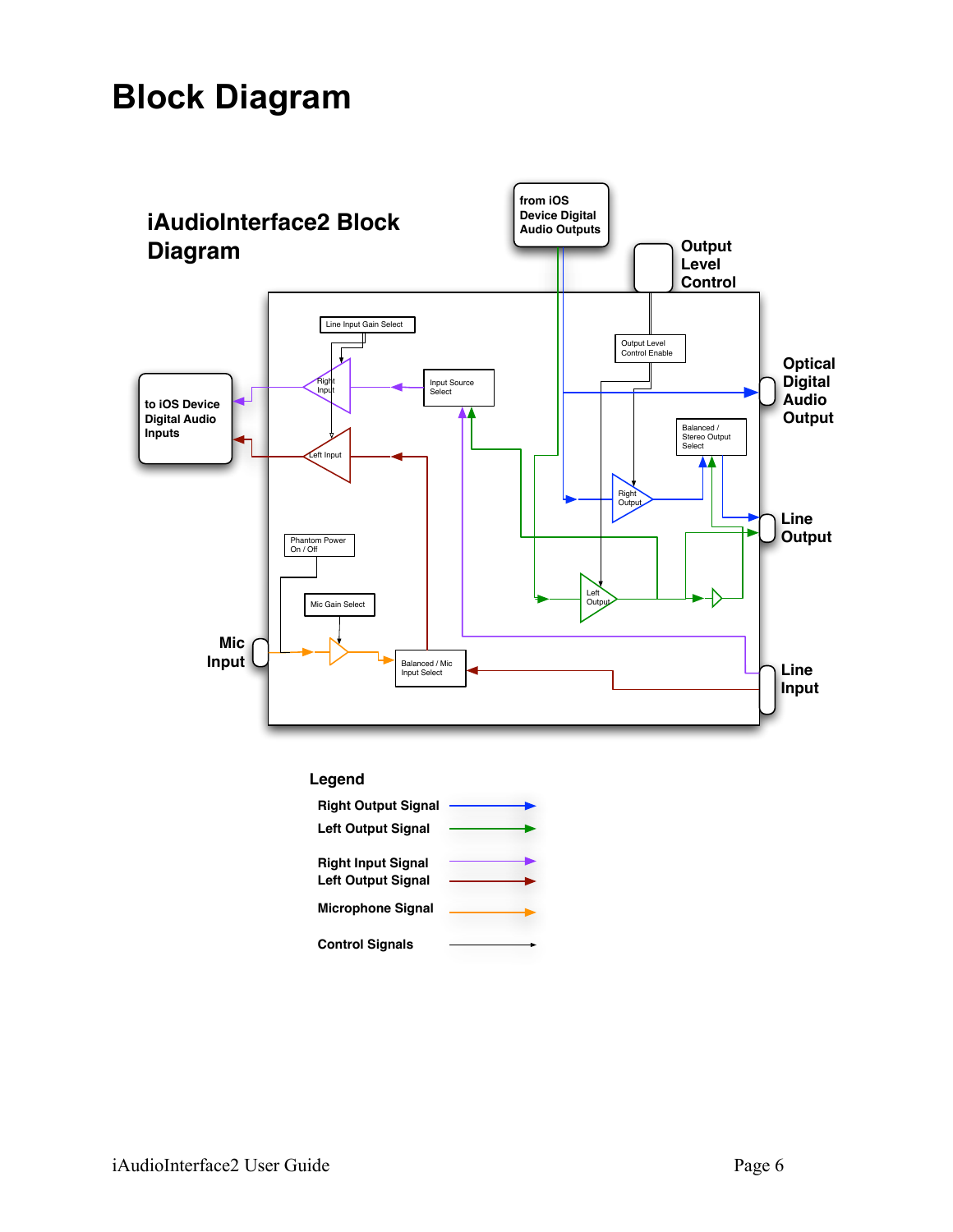### **Connections**

### *Configurations*

iAudioInterface2 may be setup in a number of ways depending on your needs. The input and output can be mono or stereo, the output level control can be enabled or disabled, and there are several available gain ranges for the inputs. It is also possible to internally connect the line output to the right input, in order to monitor the output level directly (AudioTools only).

While you are running AudioTools, all of these settings are controlled to set up iAudioInterface2 appropriately for the function or test that AudioTools is currently running.

When you are using iAudioInterface2 with another App, you can still control its configuration.

To select the settings that you want to be in effect when you are using iAudioInterface2 with another App, start AudioTools and go to the Settings->Configuration screen, and select the settings that you want. When you exit AudioTools, these settings will be in effect, and as they are stored in non-volatile memory in iAudioInterface2, even if you unplug it or power down your iOS device, the Configuration settings will be available when you next use iAudioInterface2.

Note that the every time you exit AudioTools, iAudioInterface2 will be set to the configuration stored on the General->Configuration screen.



### *Line Input*

The line input connector is a  $\frac{1}{4}$ " TRS connector, which may be set up as a stereo unbalanced line input, or a mono balanced line input capable of handling -90dBu to +40dBu in three ranges. **Make sure that you first select the correct input range before connecting a high-level input to this connector.**

This input is configured as a mono balanced line input by default, and used in this mode in almost

all functions in AudioTools. In stereo mode, the microphone input is disabled, and the connector is configured as a stereo input jack. To set this mode for other 3rd-party Apps, go to the Settings- >Configuration page, and enable stereo input.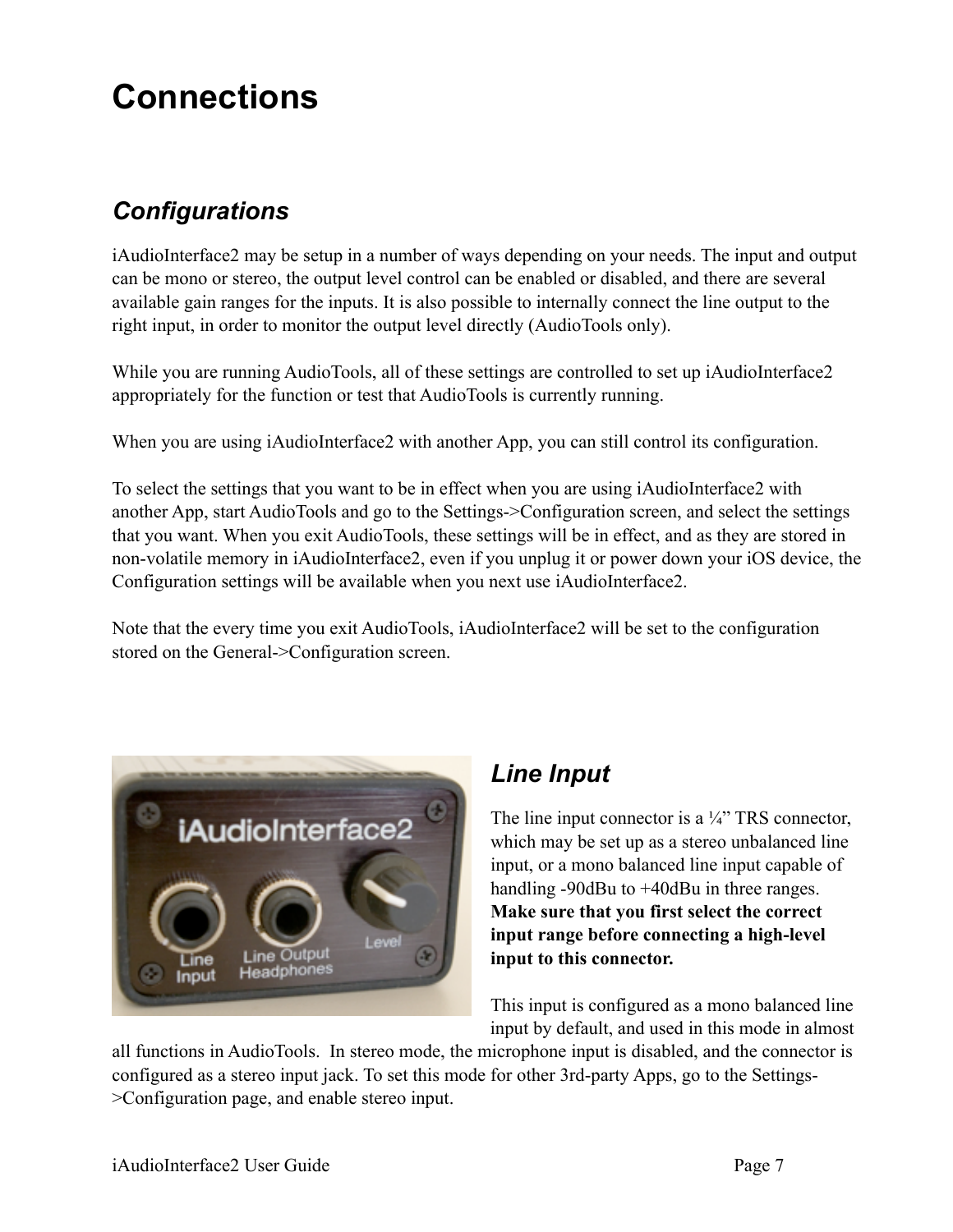The line input supports three ranges,  $-90$  dBu to  $-10$ dBu,  $-70$ dBu to  $+8$  dBu, and  $-35$  dBu to  $+40$ dBu. These input ranges are available whether you are in stereo or mono mode.

### *Line Output*

Outside of AudioTools, the output connector is configured as a stereo headphone jack by default. For example, if you play music from your device, you will hear the music in stereo.

When the AudioTools App is running, in most situations, the output connector is configured as a true balanced line output. Exceptions to this are cases where stereo audio is being played back, for example in the Recorder module. The maximum output level is approximately +12 dBu in balanced mode, and +6dBu in stereo mode.

### *Output Level Control*

The level control may be used to set the output level, the input level, or may be disabled.

The output level control is enabled by default, but AudioTools will enable it during use for most functions. Some functions, such as the Impedance Meter, will disable it to get repeatable readings.

You can control whether or not the level control is enabled once you leave AudioTools by setting a preference on the Settings Menu->Configuration page.

### *Clip Indicators*

AudioTools will normally indicate when iAudioInterface2 is clipping (level greater than the input is capable of measuring correctly) by showing a red "clipping" indicator on the screen. In some cases, where the input level is much greater than the current level range, the clipping indicator may not be seen. If you are using auto-ranging, iAudioInterface2 will attempt to select the best range for the running measurement. However, if you know the level of the input signal, it is recommended to set the gain range manually.

The method for selecting the gain range varies, but usually it can be selected from the Setup page for the function that you are running, either from the Input Select button, or from a control on the Setup screen itself.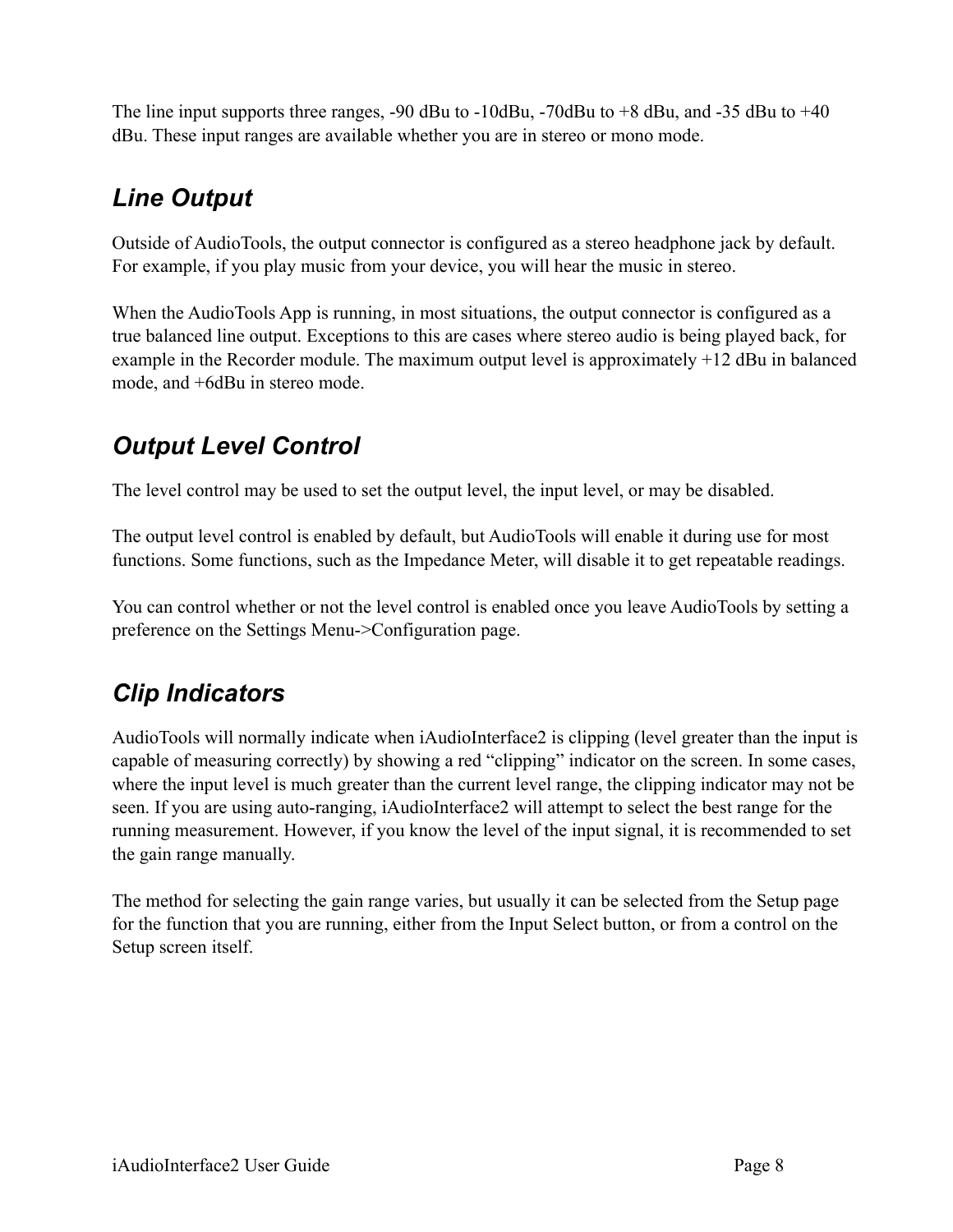

#### *Microphone Input*

The microphone input supports phantom powered microphones, or unpowered (dynamic) microphones.

The microphone input has six fixed gain steps, from 0 dB to +50 dB. AudioTools allows you to set different hardware gain settings for each of two gain ranges: High and Low. This lets you set one gain range that is optimized for measuring low noise situations, and the another for high-SPL

environments. Also, you can select auto-range, or either High or Low range.

If you know that the input levels that you are measuring will be in one of the gain ranges, it is recommended that you select that range manually. The mic gain range may be set from the Setup screen for the function that you are running, by tapping the Input Source button.

To set up the microphone input, go to the AudioTools Settings->Microphone Setup page, and then select iAI Mic. From this screen, you are able to select a hardware gain range, turn phantom power on or off, and enter a calibration constant for your microphone. These settings will be stored by AudioTools and will be in effect whenever you start the App. See the Calibration section for more information about hardware gain settings, and entering settings for more than one microphone.

### *Digital Audio Output (Optical)*

The digital audio output provides an optical Toslink digital audio output which comes directly from the iOS device digital audio. The bit rate and sample rate of this signal are set by the iOS device. Currently, this is always stereo, 16 bit, and may be 32000, 44100, or 48000 Hz. No sample rate conversion is ever done by iAudioInterface; the audio is passed through unaltered.

This output is off by default. It may be enabled or disabled from the AudioTools Settings->Line Output Setup screen. If enabled, you will see a red glow if you look into the connector. This setting controls the output while running AudioTools. To change whether or not it is enabled when you exit AudioTools, see the Settings->Configuration screen. Keeping it off saves a small amount of power.

Use a standard Toslink cable to connect this output to any device which accepts standard optical digital audio as an input.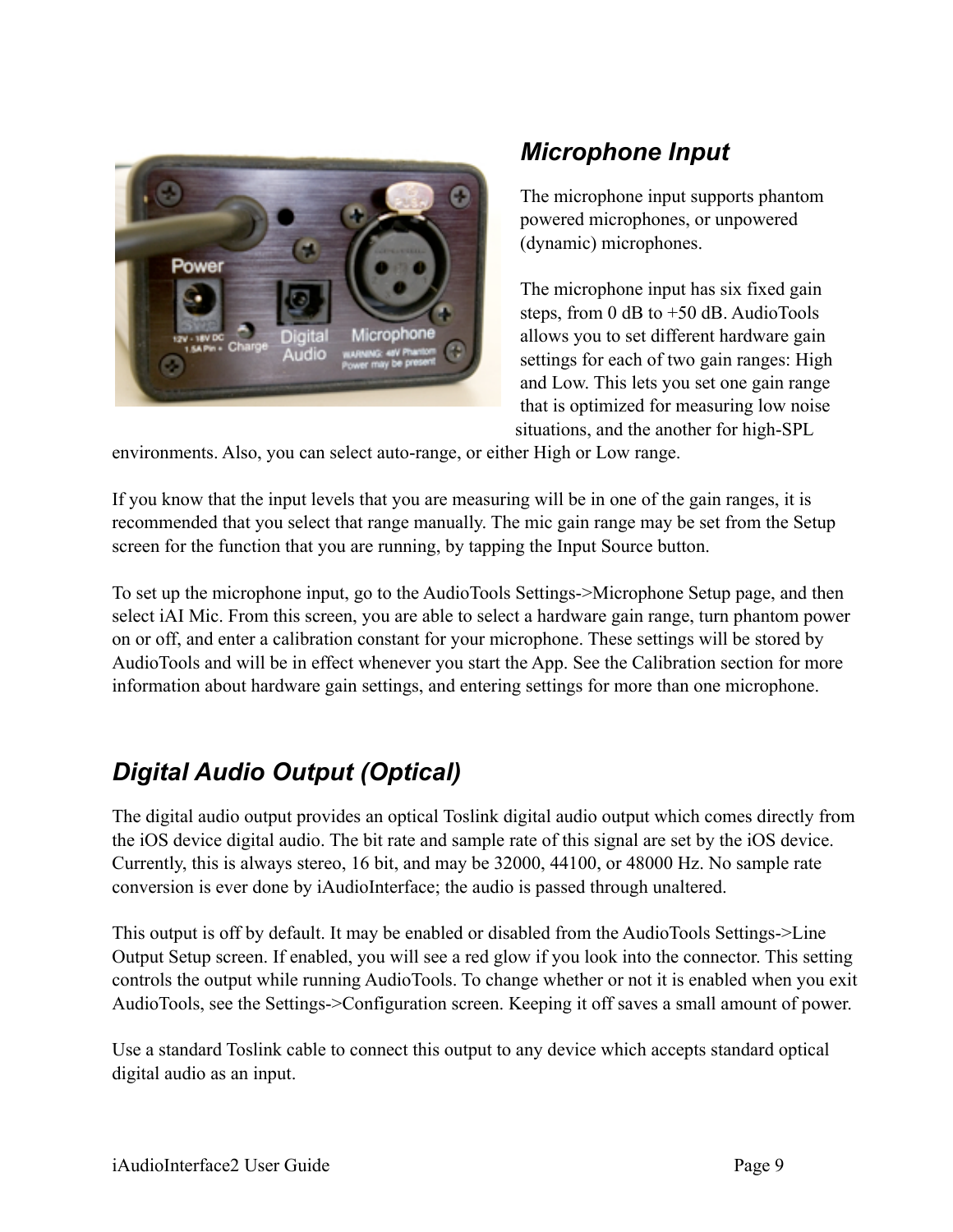#### *Power*

The power inlet connector will accept a 5.5mm plug with 2.1mm pin. It requires 12VDC-18VDC at 1.5A, pin positive. When the power adapter is plugged in, it will charge the internal battery, and any iOS device that is also connected.

#### *Charge Status Indicator*

The charge status indicator will be off while charging the internal battery. It will turn on when the battery is completely charged, but only when an iOS device is connected. It may flash if the battery is faulty, overheated, or defective.

#### *Dock connector cable*

The dock connector cable is used to attach iAudioInterface2 to your device. Connect it only to an iPhone 4, iPod touch 4, or iPad. The cable should be connected to the device before starting AudioTools. Never use any dock-extender cable, as these are not approved for usage.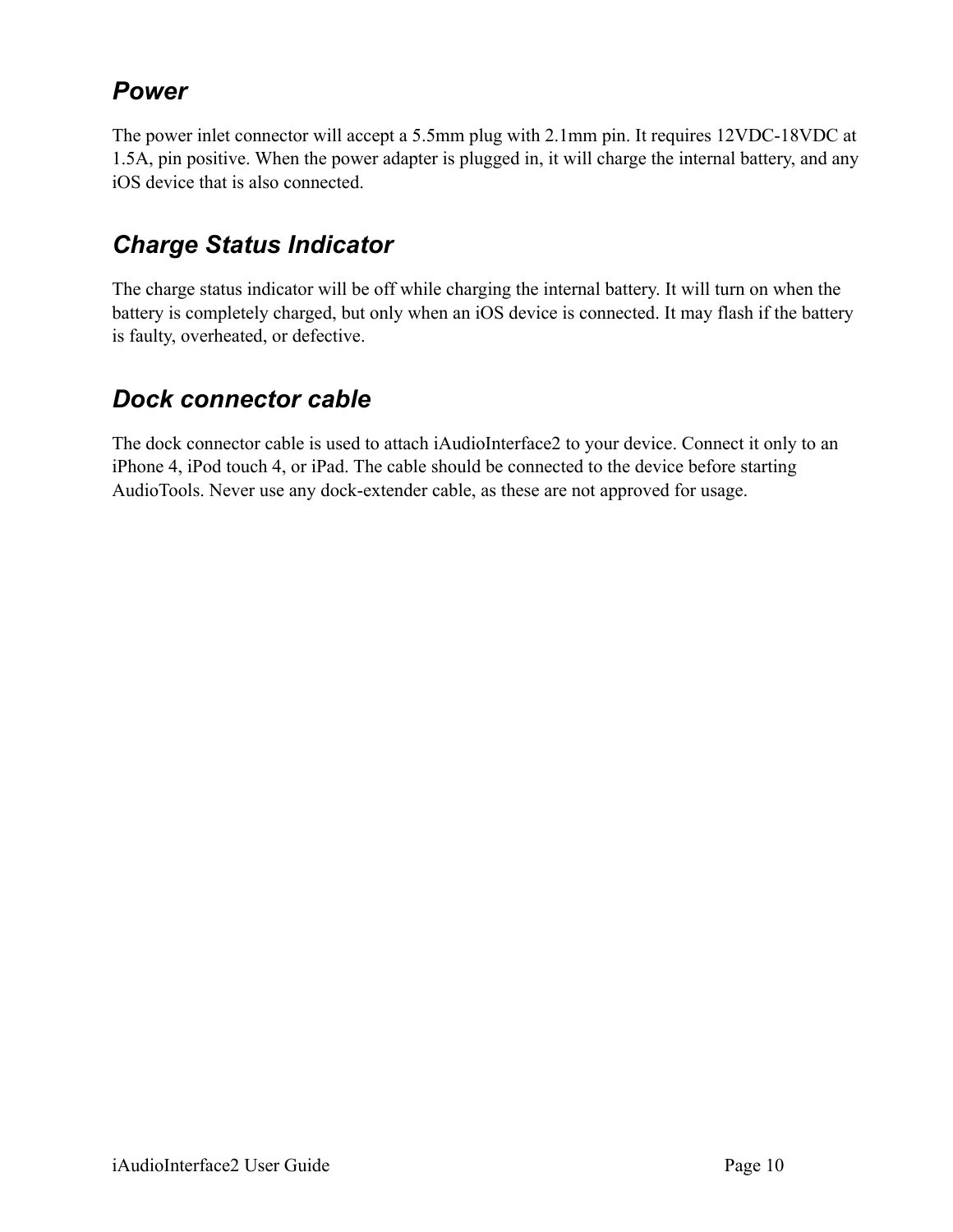# **Power Options**

iAI2 has an internal li-ion battery, so it never draws power from your iOS device. And, when an external power source is plugged into iAI2, it charges its own battery, and the battery in any iOS device that is attached to it.

#### *External Power Source*

iAI2 will run off of any power source that can deliver 12-18 VDC at 1.5A. The connector is 5.5mm with a 2.1mm pin, the polarity is pin  $+$ .

Note that this power range includes automotive 12V systems.

### *Battery Charging*

Anytime an external power source is plugged into iAI2, the internal battery will be charging. When the internal battery is fully charged, the red charge indicator LED will be lit solidly, but only if an iOS device is attached. Any time that the battery is charging, the LED will go out.

If the LED ever blinks slowly, it is indicating a faulty battery.

The battery will fully charge in 2-3 hours. It does not hurt the battery to leave the charger plugged in, either with an iOS device attached or without.

#### *Run Time*

iAudioInterface2 will run for 3-5 hours on a full charge. Run time depends on what features are in use. Phantom power uses the most power, and its load depends on how much current your microphone draws. Next is the output, driving headphones can use power. Also, the digital audio output (TOSLink) uses some power.

#### *iOS Device Power and Battery Charging*

Your iOS device will always run from its own battery, unless the iAI2 is plugged into it with an external power source attached. In this case, your iOS device will be powered from the iAI2 power source, and the iOS device battery will charge.

iAI2 will charge any compatible iOS device, including iPhone, iPod touch, and iPad. Charge times vary by device.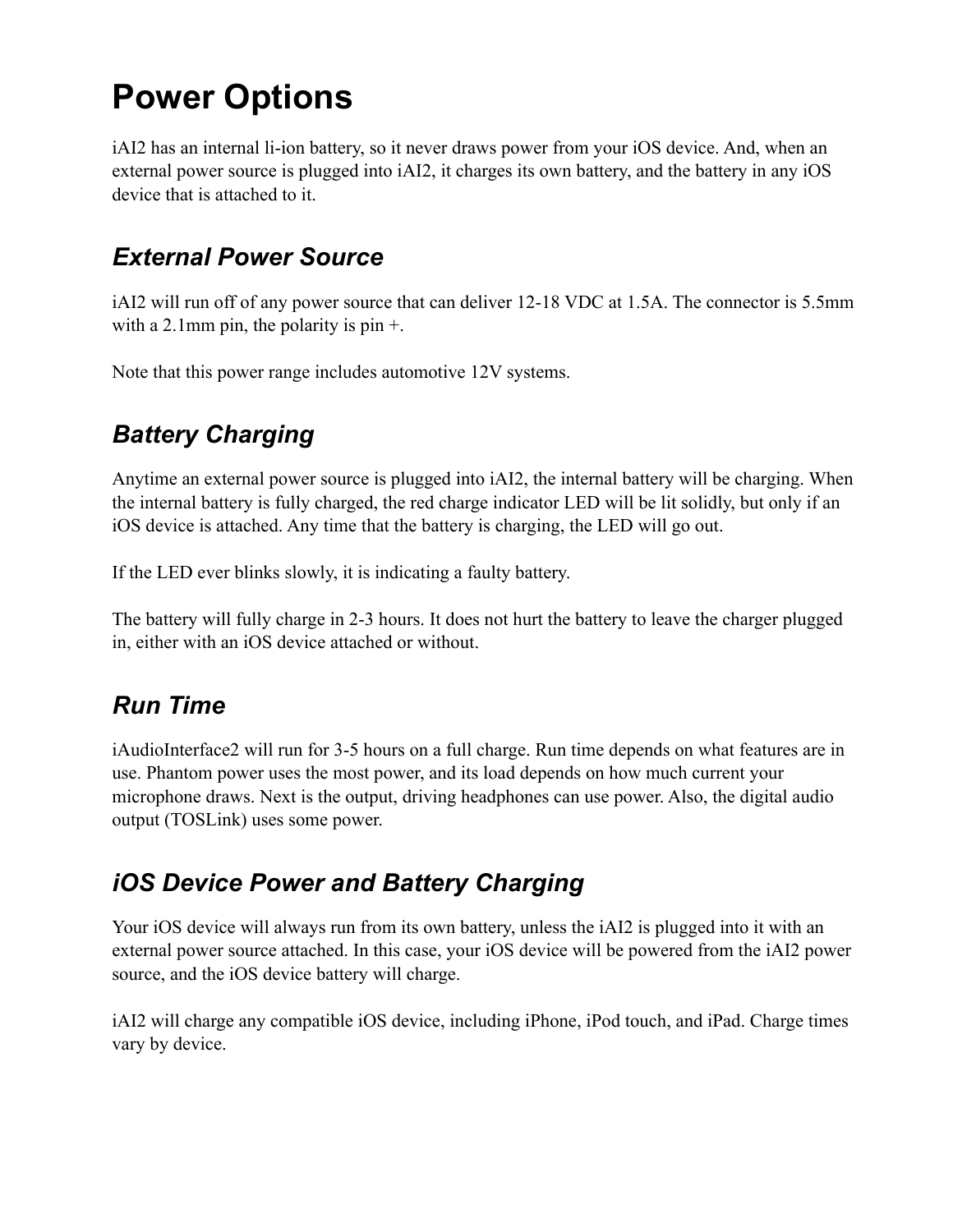# **AudioTools App**

iAudioInterface2 is designed to work with the Studio Six Digital App "AudioTools", which is available for download on the App Store. When used with AudioTools, all of the features of iAudioInterface2, such as multiple gain ranges and output configuration, are available. When used with any other App, iAudioInterface2 operates in the configuration specified on the Settings->Configuration Settings screen of AudioTools.

This manual will not cover the AudioTools App in detail, but it will discuss some of the ways in which AudioTools interacts with iAudioInterface2

#### *iAudioInterface2 Modules*

When iAudioInterface2 is connected to an iPod touch running AudioTools, additional modules may become available. Some of these modules are available as optional in-app purchases.

#### *Acoustic Analysis and SPL Functions*

These functions use the input source selected and gain range settings on the Settings menu, Microphone Setup module. The currently active input source is always shown on the screen. You may see labels like "iAI Mic Low Range" or "iAI Line Mid Range".

#### *Line Level Functions*

These functions are available from the Line Level menu.

#### **Level Meter**

Level meter can measure the level on the mono balanced line input connector, or the level that is present on the balanced line output connector. The switch in the upper right corner selects the source of the measurement.

You can select the input gain range, or allow iAudioInterface2 to auto-range. You can also select the units that you would like to see the results in.

Level Meter also includes an accurate frequency counter, and will display the frequency of a symmetric periodic waveform, if it is within the normal audio bandwidth.

The bottom part of the screen controls the output. You can turn on the generator, select the desired waveform, and for sine and square waves, the frequency. If you need more specialized signals, see the Generator function on the Utility menu.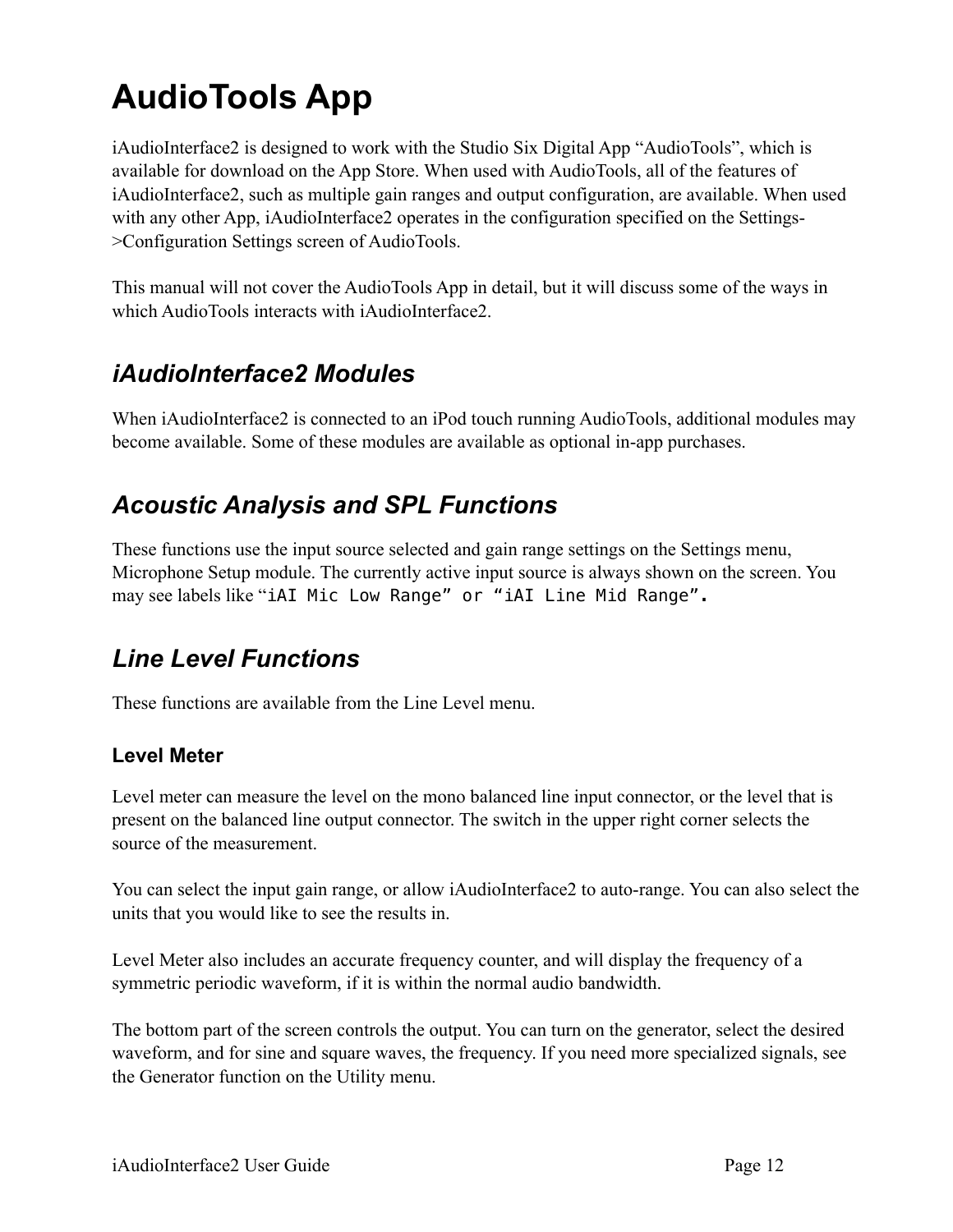#### **Phase Meter**

Phase Meter is used to measure the phase angle between two sine waves.

#### **THD+n**

You can measure Total Harmonic Distortion + noise (THD+n) with iAudioInterface2. To do this, the App will generate one of several octave-band sine waves, which are routed to the device under test (DUT). The output of the DUT is then routed back to line input of iAudioInterface2.

To measure the lowest possible distortion, the output level must be set close to the upper range of the middle line input range, 8 dBu. Make sure that you keep the input level to iAudioInterface2 is as close as possible to this level when you route the signal through an external device.

If you are generating a signal yourself, make sure that it is exactly the frequency that THD+n is set to, and that the level is as close as possible to +8dBu, as shown on the AudioTools input level meter.

The App then subtracts the fundamental sine wave, and the resulting signal is compared to the full input signal. The result is the THD+n.

For best results, and to measure the lowest possible THD+n, use the middle line input range if possible. You may select the other ranges, but the minimum distortion that you can measure will be greater than can be read using the middle level.

#### **Impedance Meter and Impedance Sweep**

To measure impedance, you need a special cable. This cable is a  $\frac{1}{4}$  TRS cable with the tip and ring brought out to test leads, and the ground not connected (open). **You must use only this cable configuration with the impedance test functions.** This cable is plugged into the line output connector. The test leads are then connected across the load, and the generator is turned on. The App then computes the impedance of the load and displays the equivalent wattage for the selected voltage source.

The output of iAudioInterface2 is fixed in impedance testing. Before you set up for impedance testing you must calibrate the impedance test. To do this, go to the impedance setup function, which you can reach from either impedance test by tapping the wrench icon or pressing Setup.

Next, turn on the generator, disconnect the clip leads (maximum resistance), wait 10 seconds for the reading to stabilize, and tap the Maximum button.

Now leaving the generator running, and clip the impedance test lead together (0 ohms). Wait 10 seconds for the reading to stabilize, and tap the Minimum button. Calibration is now complete and you may use the function.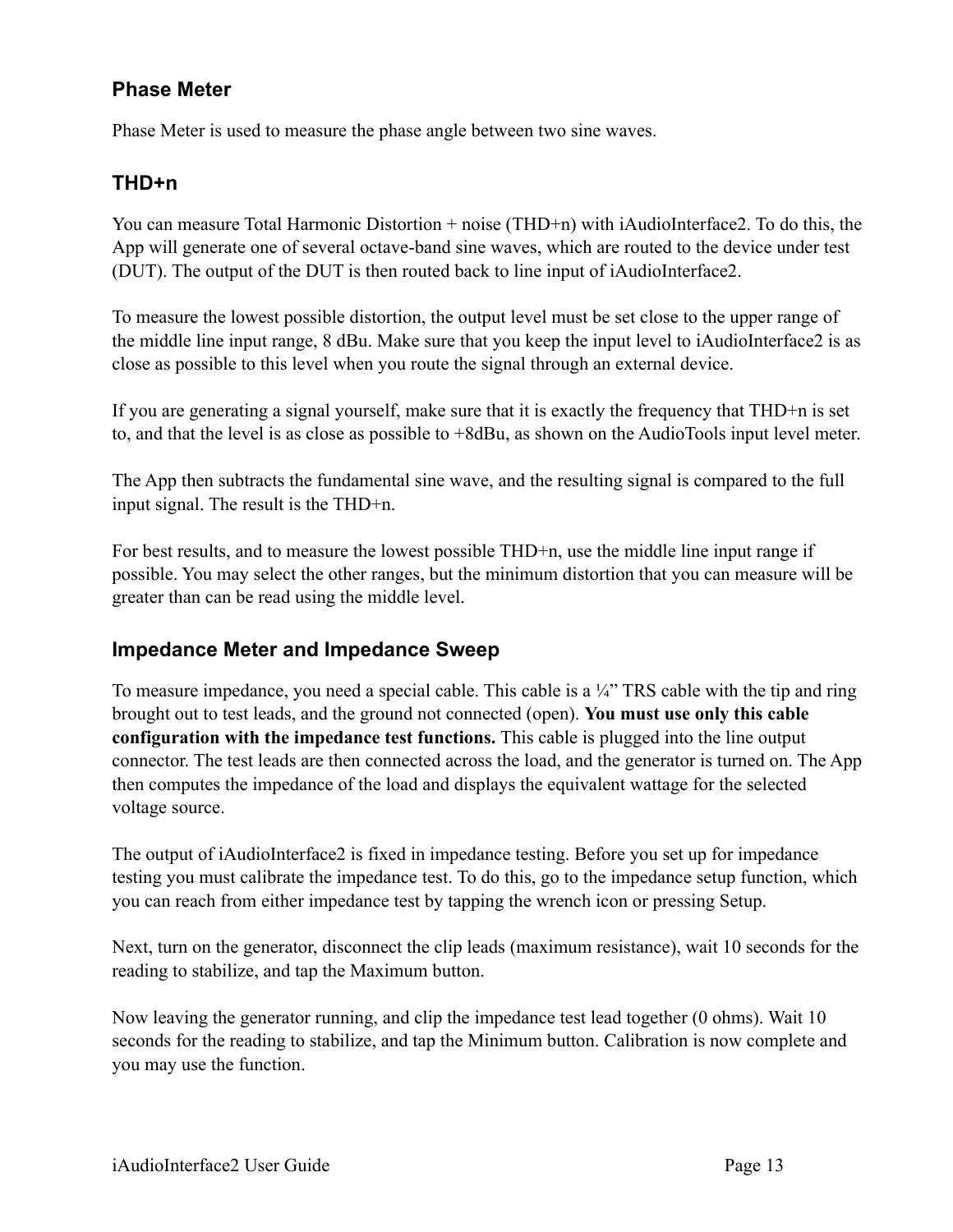# **Calibration**

Since the calibration values are stored in your iOS device, you must calibrate iAudioInterface2 to any iOS device to which it is attached. Although you can use iAudioInterface2 without calibrating it, you will get the most accurate results if you calibrate it.

We also provide factory calibration service of your complete setup. This service does not require that you send us your iOS device along with iAudioInterface2, since the connection to the iOS device is via digital audio. You will receive a calibration certificate from us along with a copy of the calibration values for your device. See our website for the cost for this service and for more details.

#### *Microphone Calibration with a Calibrator*

Before beginning calibration, connect your microphone to iAI2, and connect iAI2 to your iOS device. You can connect your mic with a cable, or, if the microphone body is designed to plug into a standard XLR jack, you can plug it directly into iAI2.

Now start the AudioTools App and go to the Settings menu, Microphone Setup function. The Input Sources screen appears.

Select the first option, by tapping the blue disclosure triangle for the first entry on the top of the screen. If you have more than one microphone that you wish to store calibration values for, you can store additional calibration values (described below).

| <b>Input Source Microphone</b><br><b>Info</b> |                             |
|-----------------------------------------------|-----------------------------|
| <b>Microphone Calibration</b>                 |                             |
| <b>Low Mic Range</b>                          | <b>High Mic Range</b>       |
| Trim<br>dB                                    | $\mathrm{+}$                |
| 25.3<br>$-17.42$                              |                             |
| iAI2 Installed                                |                             |
| $-73.3$ dBFS                                  | Dock Mic                    |
| External dock mic                             |                             |
| 48V Phantom Power<br>ON                       |                             |
| $-45$<br>$+35$<br>-50<br>$+40$                | $+30 +25 +20 +10$<br>$0d$ B |
| Output<br>Autorange<br>ON<br>OFF<br>OFF       |                             |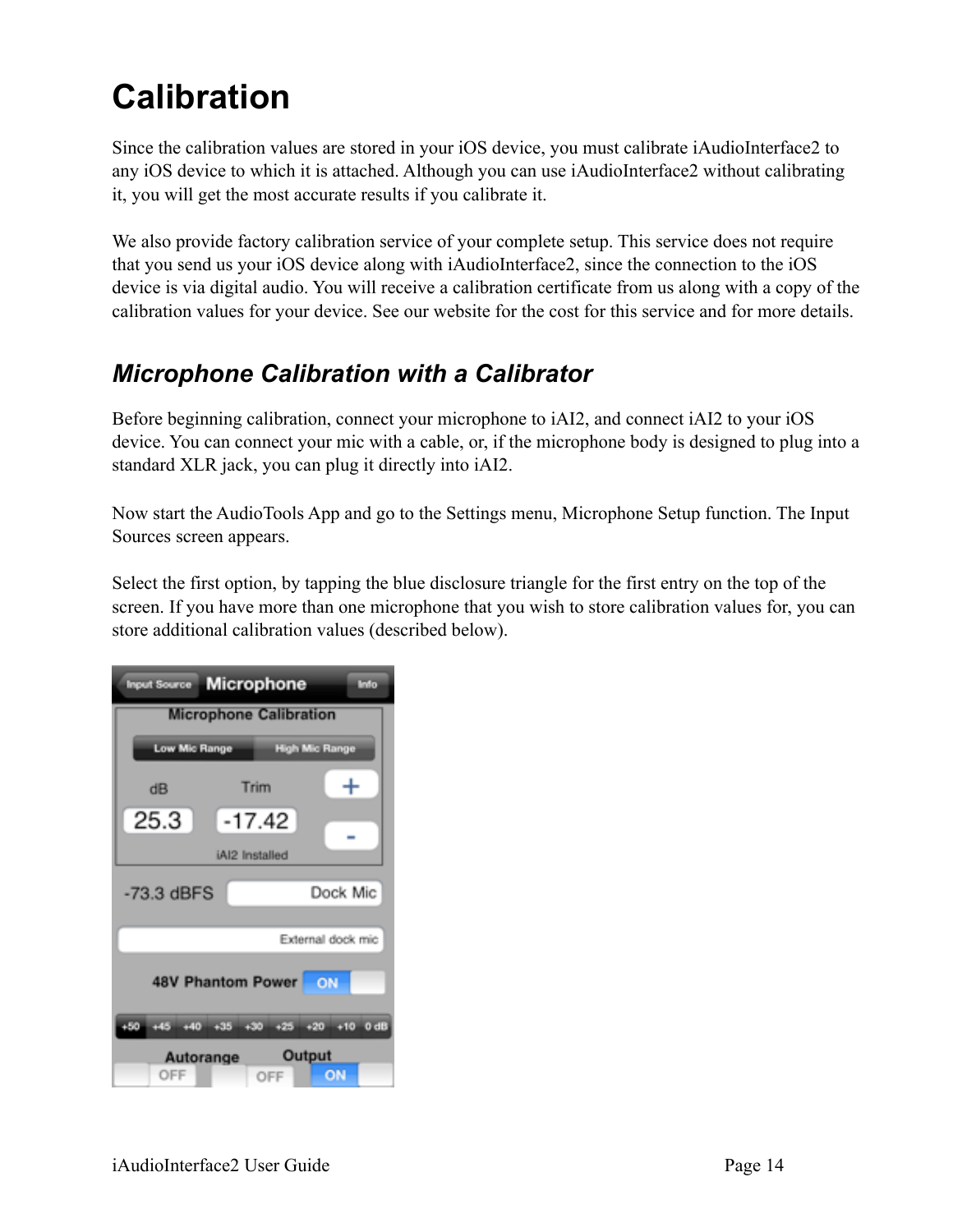To begin calibration, select Low Range (darker). Select gain range +10 as a starting point (see picture below). Turn on Phantom Power, if required by your microphone. Now attach and turn on your calibrator. Leave the calibrator running for the remainder of this procedure.

Before setting the calibration value, you need to select an appropriate microphone gain range. This gain is added before the A/D converter, so for the low range you typically want the highest dBFS value possible, without clipping. Note that for a sine wave 0.0 dBFS is the highest value that can be reached without clipping, so you want a number that is lower than 0.0 dBFS by several dB.

Note: AudioTools uses the AES standard for dBFS, which is that for a sine wave just reaching clipping, the reading will be 0.00. A square would by this formula show +3.00 dBFS.

Slowly increase the gain range setting until the dBFS value nears, but does not exceed, 0.0. This is your input gain range setting for the low range. Now enter the calibrator output setting (typically 94) in the dB field by tapping on the field, clearing the value in the field, and entering your calibrator's fixed value. Tap Done. The trim value will be set automatically by this process, so do not alter it.

The low range setting is now complete.

Now select High Range (darker). Select a gain range that is lower by as many dB as you wish to have as headroom above the calibrator value. For example, if your calibrator value is 94 dB, and your low gain range was +35, and you wish to be able to measure 120 dB SPL, set the gain range value to 0 dB, which would actually allow  $94 + 35 = 130$  dB SPL. After selecting the desired gain range setting, once again enter the calibrator value in the dB field.

You can if you wish rename the microphone, and change the description to something that describes your microphone. This name will appear on the screen of any function that is using the microphone.

Since these settings will be lost if you delete the app or move to another iOS device, we recommend writing them down somewhere that you can recall them. Also, the settings are transferrable to another device. Simply open the Microphone Calibration screen and enter the values.

After setting the ranges, it's a good idea to double check your headroom using Audio Scope. To do this, exit this screen, and go to the Line Input menu, Audio Scope screen. Go to settings (tap the wrench icon), and select Line Input Mode Mono, Input Source Mic. Now go back to the scope screen and check that the sine wave is not clipped. It should look something like this picture: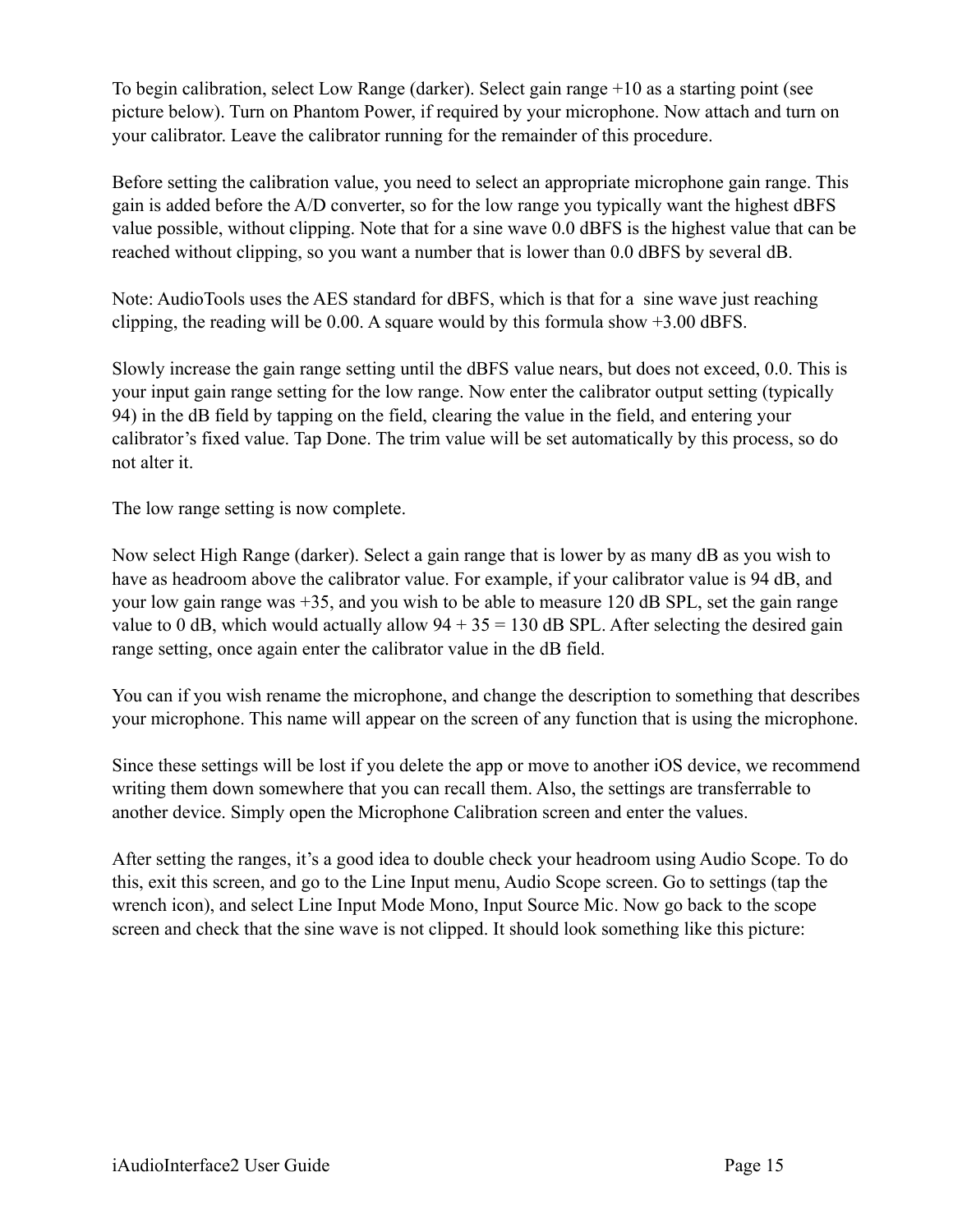

Now that your gain ranges and calibrator settings are complete, you can select either the low or high gain range, or use Autorange to let AudioTools pick the gain range for you.

#### **Microphone Calibration by Matching**

If you do not have access to a microphone calibrator, but you do have access to a calibrated SPL meter, you can do basic calibration by matching iAI2 to the SPL meter. To do this, follow the instructions above, with these changes:

- \* Use an acoustic noise source such as pink noise, or white noise. White noise will have less low frequency, and may be a better choice, since it is best to calibrate with mid-band energy. Do not use a sine wave signal, because you may get cancellation or reinforcement effects that can throw off the readings.
- \* Use C Weighting, if possible, with the calibrated meter.
- \* Enter the value read from the calibrated SPL meter into the dB field in AudioTools.

#### **Line Input Calibration**

AudioTools will use default values for line input calibration. These defaults will typically be within +/-1.5dB, even without calibration, independent of the iOS device that is attached. You can improve this performance by following this procedure.

Connect iAudioInterface2 to your device, and start the AudioTools App. Now go to the Settings menu, Line Input Setup function.

Select Low Range (darker). Enter the "**Line Input Low Range Trim Value**" into the Trim field, by tapping the field. Tap Done when complete.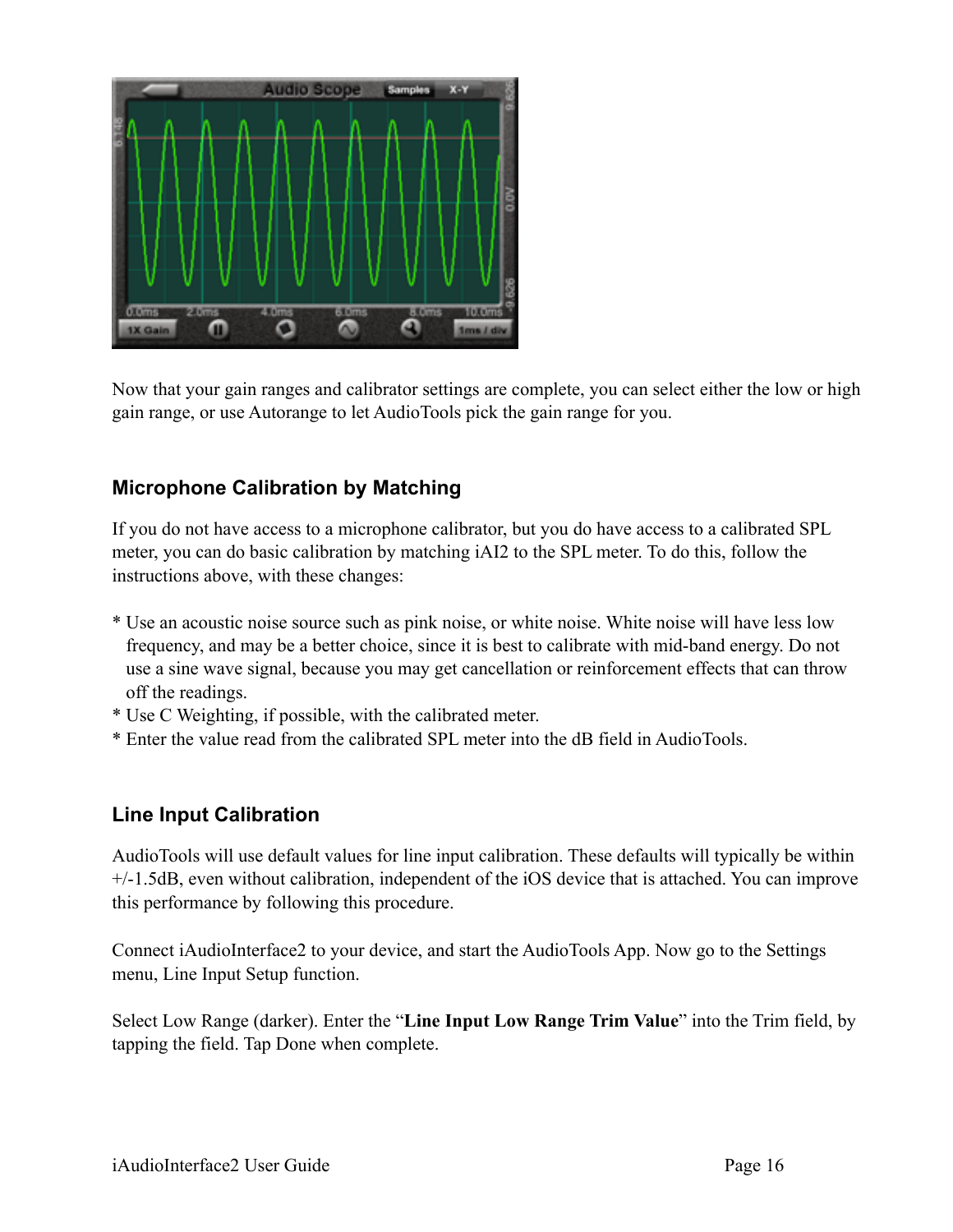Select Mid Range (darker). Enter the "**Line Input Mid Range Trim Value**" from the Calibration Card into the Trim field, by tapping the field. Tap Done when complete.

Select High Range (darker). Enter the "**Line Input High Range Trim Value**" from the Calibration Card into the Trim field, by tapping the field. Tap Done when complete.

#### **Line Output Calibration**

Connect iAudioInterface2 to your device, and start the AudioTools App. Now go to the Settings menu, Line Output Setup function.

Enter the "**Line Output Trim Value**" from the Calibration Card into the Trim field, by tapping the field. Tap Done when complete.

If you wish, you can also define a reference level. For example, if you wish to define 0.0 dBu as your reference level, turn on the Generator Output, and turn on Set Reference Level. Now, adjust the slider until your reference level appears in the Output Level dBu field. This level is now stored, and can be activated on the Line Input menu, Level function, by turning on the Output Reference Level switch.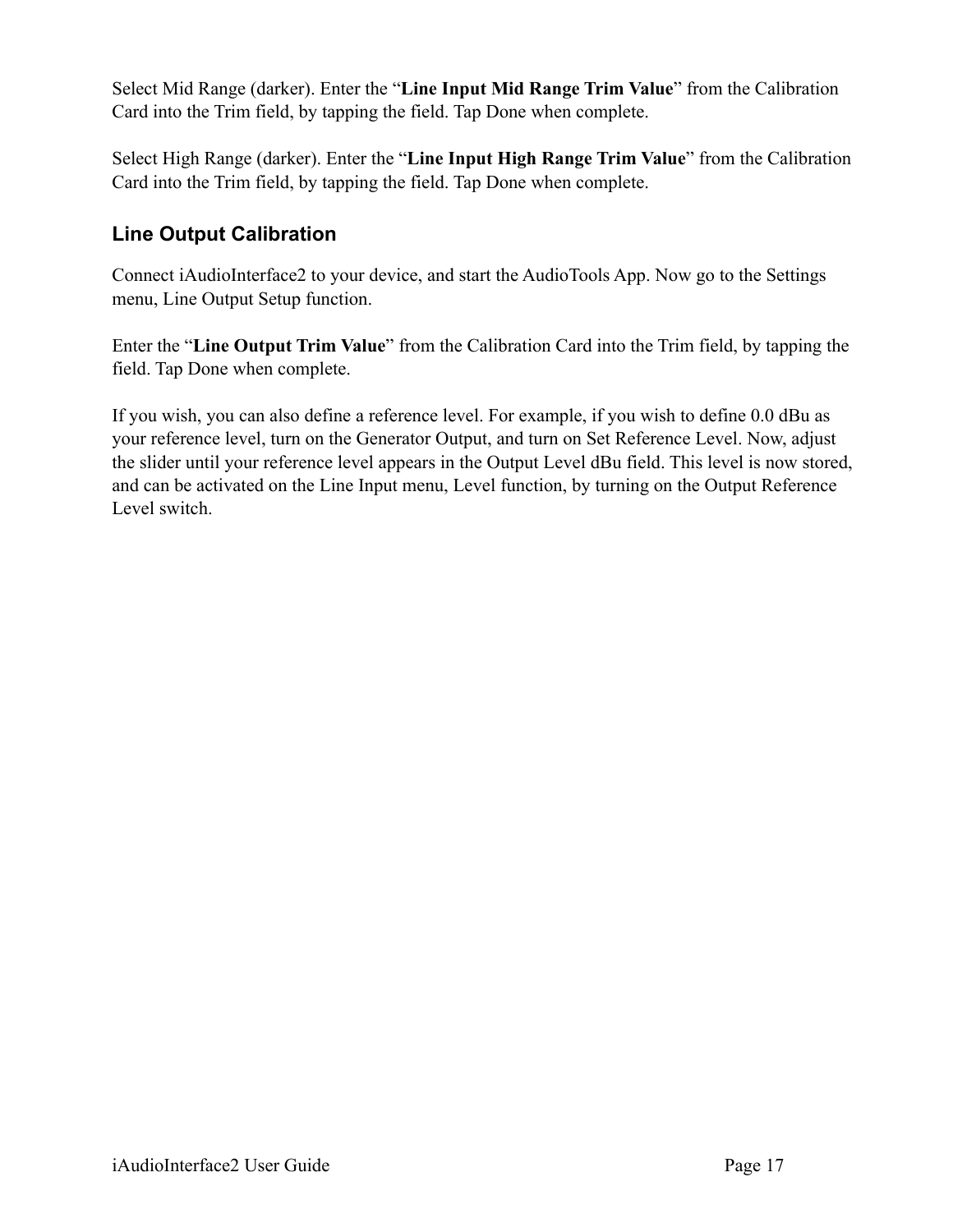# **Specifications**

All specifications are subject to change.

### *Microphone Input*

+0 to +50 dB gain available in 9 ranges. Equivalent Input Noise (EIN) -112 dBu A-weighted 48V phantom power, +1.0, -3.0V at 13ma.

### *Line Input*

Noise floor to clipping, -85 dBu to +45 dBu. Frequency response 20-20kHz +0.0 -0.50. Distortion (lowest THD+n that can be read) 0.010%.

### *Line Output*

Maximum +10 dBu balanced. 0.009% THD+n at +8.00 dBu output level.

### *Headphone Amplifier*

Suitable for driving 150 ohm headphones.

### *Battery and Power*

Input power supply, +12 to +18VDC, 1.5A, pin positive.

Charge current available, 2.1A @5VDC. Current limited to 2.5A, self resetting after over current.

# **Support**

See our website for the most up-to-date information about our products.

[www.studiosixdigital.com](http://www.studiosixdigital.com)

support@studiosixdigital.com